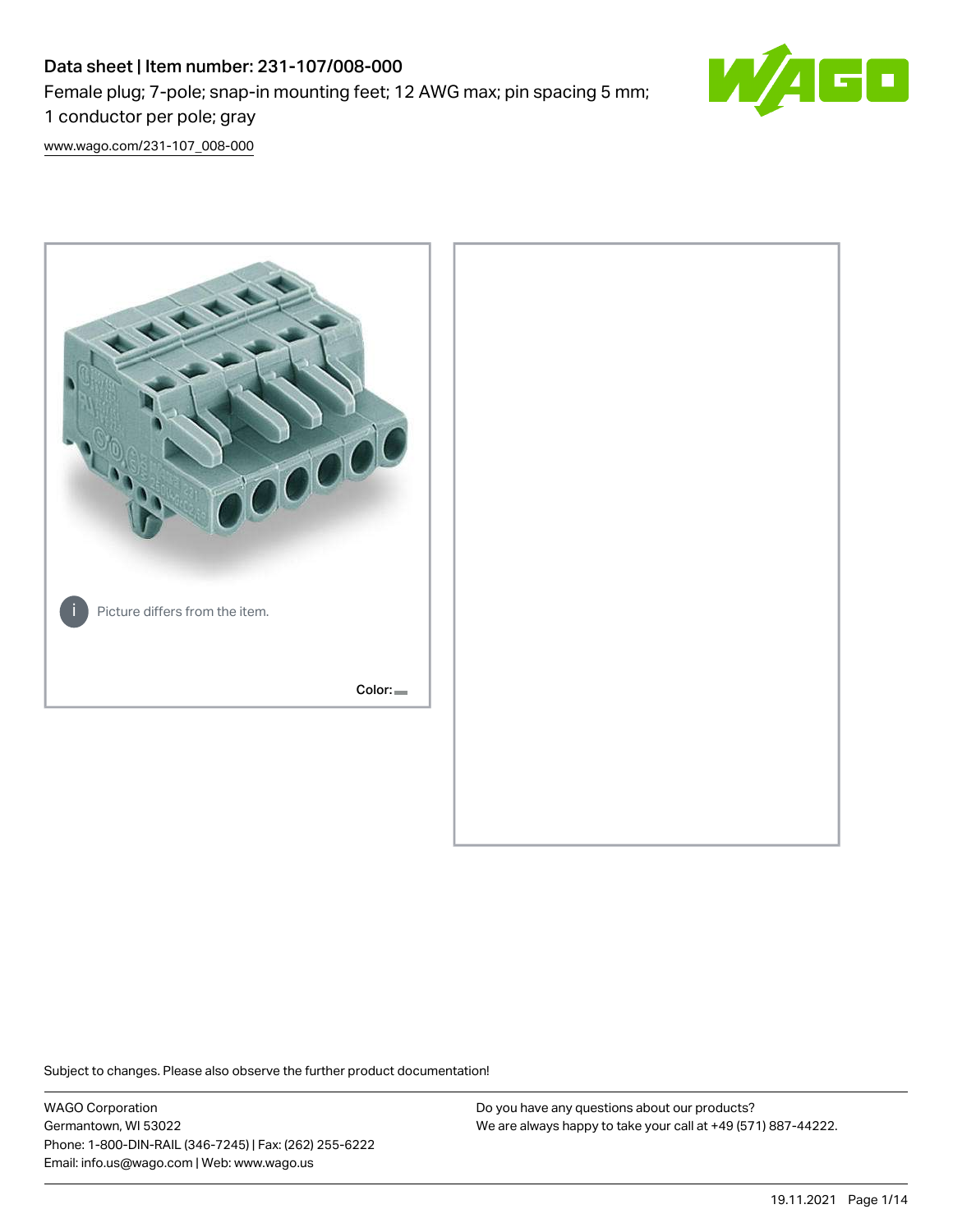

Dimensions in mm

 $L =$  (pole no. x pin spacing) + 1.5 mm

2- to 3-pole female connectors – one latch only

#### Item description

- **Universal connection for all conductor types**
- Easy cable pre-assembly and on-unit wiring via vertical and horizontal CAGE CLAMP<sup>®</sup> actuation  $\blacksquare$
- $\blacksquare$ Integrated test ports
- $\blacksquare$ With coding fingers

Subject to changes. Please also observe the further product documentation! Data

WAGO Corporation Germantown, WI 53022 Phone: 1-800-DIN-RAIL (346-7245) | Fax: (262) 255-6222 Email: info.us@wago.com | Web: www.wago.us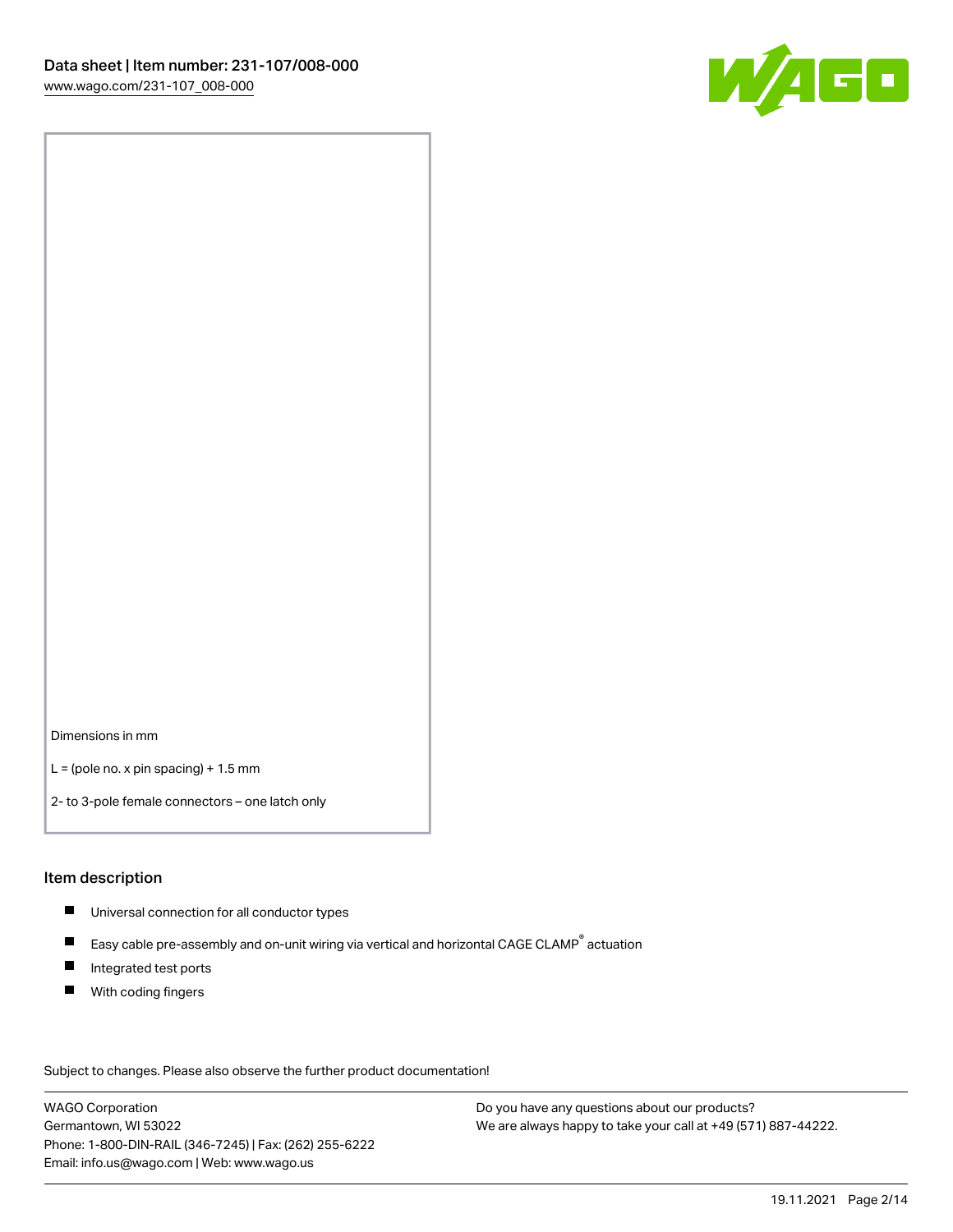

## Data Notes

| Safety information 1 | The MCS-MULTI CONNECTION SYSTEM includes connectors<br>without breaking capacity in accordance with DIN EN 61984. When<br>used as intended, these connectors must not be connected<br>/disconnected when live or under load. The circuit design should<br>ensure header pins, which can be touched, are not live when<br>unmated. |
|----------------------|-----------------------------------------------------------------------------------------------------------------------------------------------------------------------------------------------------------------------------------------------------------------------------------------------------------------------------------|
| Variants:            | Gold-plated or partially gold-plated contact surfaces<br>Other versions (or variants) can be requested from WAGO Sales or<br>configured at https://configurator.wago.com/                                                                                                                                                         |

### Electrical data

# IEC Approvals

| Ratings per                 | IEC/EN 60664-1                                                        |
|-----------------------------|-----------------------------------------------------------------------|
| Rated voltage (III / 3)     | 320 V                                                                 |
| Rated surge voltage (III/3) | 4 <sub>k</sub> V                                                      |
| Rated voltage (III/2)       | 320 V                                                                 |
| Rated surge voltage (III/2) | 4 <sub>k</sub> V                                                      |
| Nominal voltage (II/2)      | 630 V                                                                 |
| Rated surge voltage (II/2)  | 4 <sub>k</sub> V                                                      |
| Rated current               | 16A                                                                   |
| Legend (ratings)            | $(III / 2)$ $\triangle$ Overvoltage category III / Pollution degree 2 |

### UL Approvals

| Approvals per                  | UL 1059 |
|--------------------------------|---------|
| Rated voltage UL (Use Group B) | 300 V   |
| Rated current UL (Use Group B) | 15 A    |
| Rated voltage UL (Use Group D) | 300 V   |
| Rated current UL (Use Group D) | 10 A    |

# Ratings per UL

| Rated voltage UL 1977 | 600 V         |
|-----------------------|---------------|
| Rated current UL 1977 | $\sim$ $\sim$ |

### CSA Approvals

Approvals per CSA

Subject to changes. Please also observe the further product documentation!

| <b>WAGO Corporation</b>                                | Do you have any questions about our products?                 |
|--------------------------------------------------------|---------------------------------------------------------------|
| Germantown, WI 53022                                   | We are always happy to take your call at +49 (571) 887-44222. |
| Phone: 1-800-DIN-RAIL (346-7245)   Fax: (262) 255-6222 |                                                               |
| Email: info.us@wago.com   Web: www.wago.us             |                                                               |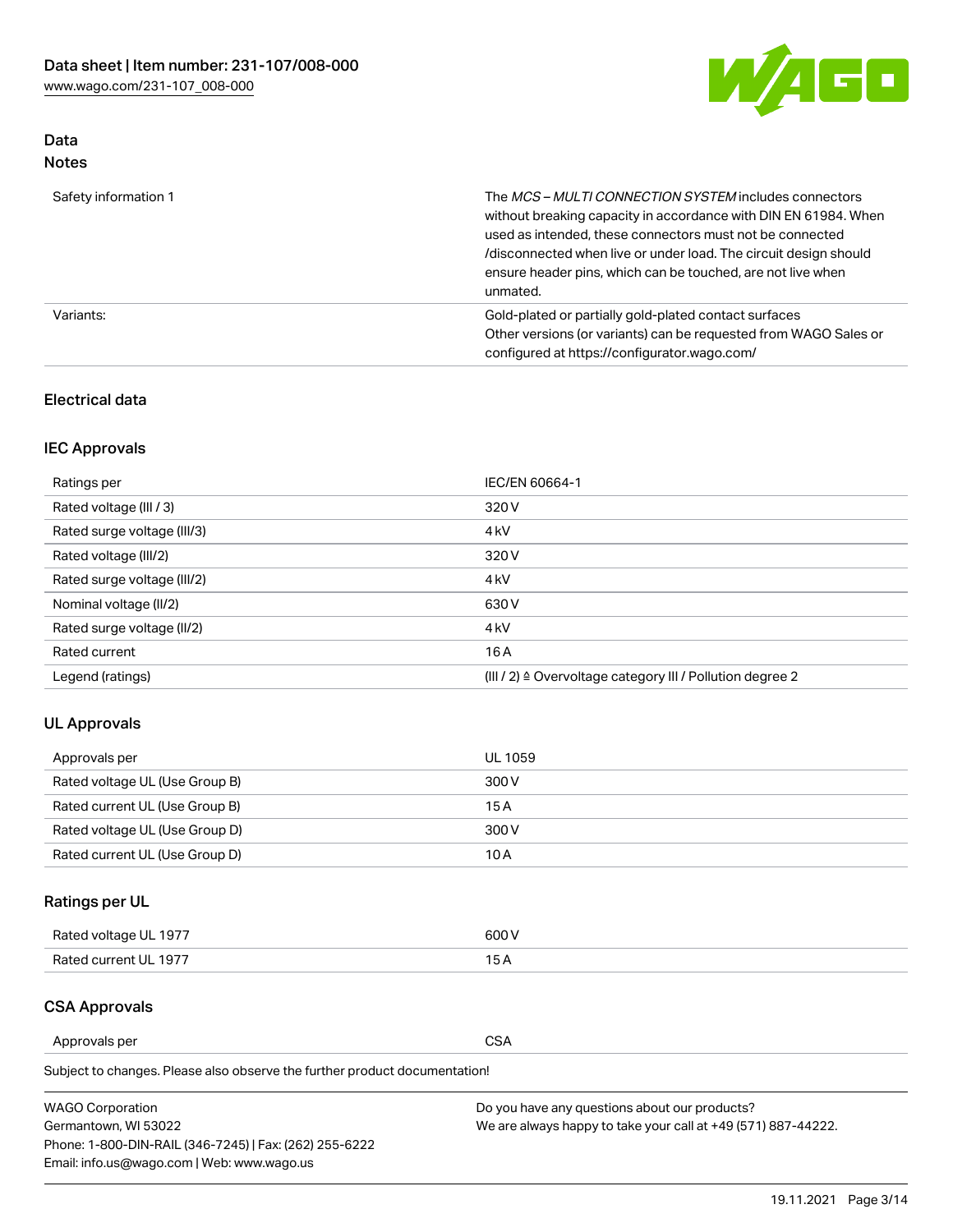[www.wago.com/231-107\\_008-000](http://www.wago.com/231-107_008-000)



| Rated voltage CSA (Use Group B) | 300 V |
|---------------------------------|-------|
| Rated current CSA (Use Group B) | 15 A  |
| Rated voltage CSA (Use Group D) | 300 V |
| Rated current CSA (Use Group D) | 10 A  |

#### Connection data

| Total number of connection points |  |
|-----------------------------------|--|
| Total number of potentials        |  |
| Number of connection types        |  |
| Number of levels                  |  |

#### Connection 1

| Connection technology                             | CAGE CLAMP®                             |
|---------------------------------------------------|-----------------------------------------|
| Actuation type                                    | Operating tool                          |
| Solid conductor                                   | $0.082.5$ mm <sup>2</sup> / 28  12 AWG  |
| Fine-stranded conductor                           | $0.08$ 2.5 mm <sup>2</sup> / 28  12 AWG |
| Fine-stranded conductor; with insulated ferrule   | $0.251.5$ mm <sup>2</sup>               |
| Fine-stranded conductor; with uninsulated ferrule | $0.252.5$ mm <sup>2</sup>               |
| Strip length                                      | 89 mm / 0.31  0.35 inch                 |
| Number of poles                                   |                                         |
| Conductor entry direction to mating direction     | 0°                                      |

### Physical data

| Pin spacing             | 5 mm / 0.197 inch    |
|-------------------------|----------------------|
| Width                   | 36.5 mm / 1.437 inch |
| Height                  | 18.8 mm / 0.74 inch  |
| Height from the surface | 14.3 mm / 0.563 inch |
| Depth                   | 26.5 mm / 1.043 inch |

#### Mechanical data

| Housing sheet thickness | $0.6$ 1.2 mm / 0.024 $\dots$ 0.047 inch |
|-------------------------|-----------------------------------------|
| Mounting type           | Snap-in foot                            |
| Mounting type           | Panel mounting                          |

#### Plug-in connection

Contact type (pluggable connector) example a set of the Female connector/socket

Subject to changes. Please also observe the further product documentation!

| WAGO Corporation                                       |  |
|--------------------------------------------------------|--|
| Germantown. WI 53022                                   |  |
| Phone: 1-800-DIN-RAIL (346-7245)   Fax: (262) 255-6222 |  |
| Email: info.us@wago.com   Web: www.wago.us             |  |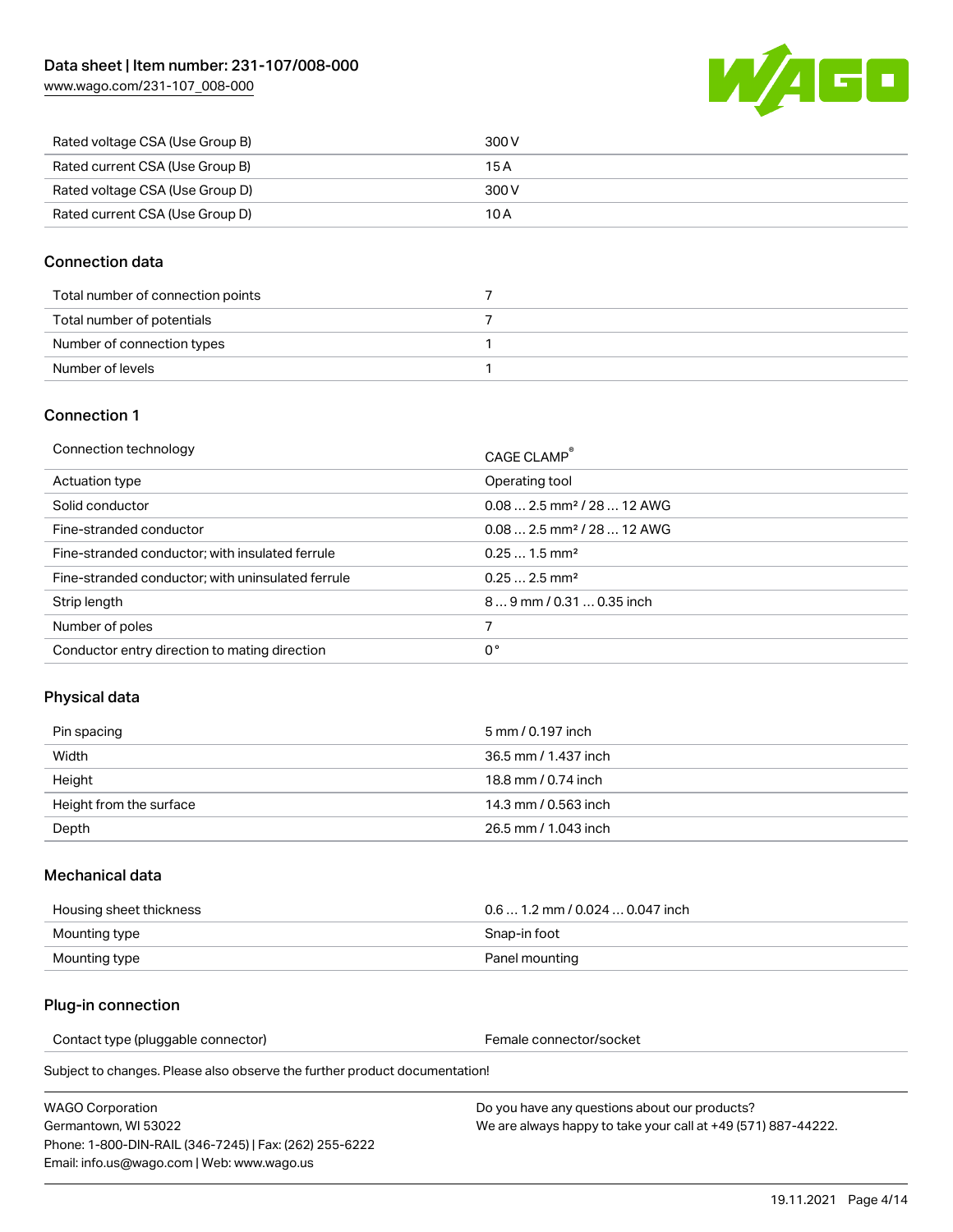[www.wago.com/231-107\\_008-000](http://www.wago.com/231-107_008-000)



| Connector (connection type)   | for conductor |
|-------------------------------|---------------|
| Mismating protection          | No            |
| Locking of plug-in connection | Without       |

#### Material data

| Color                       | gray                              |
|-----------------------------|-----------------------------------|
| Material group              |                                   |
| Insulation material         | Polyamide (PA66)                  |
| Flammability class per UL94 | V0                                |
| Clamping spring material    | Chrome nickel spring steel (CrNi) |
| Contact material            | Copper alloy                      |
| Contact plating             | tin-plated                        |
| Fire load                   | 0.182 MJ                          |
| Weight                      | 12.8g                             |
|                             |                                   |

#### Environmental requirements

| Limit temperature range | -60  +85 °Ր |
|-------------------------|-------------|
|                         |             |

### Commercial data

| Product Group         | 3 (Multi Conn. System) |
|-----------------------|------------------------|
| PU (SPU)              | 25 Stück               |
| Packaging type        | box                    |
| Country of origin     | DE                     |
| <b>GTIN</b>           | 4044918375146          |
| Customs tariff number | 8536694040             |

#### Approvals / Certificates

#### Country specific Approvals

| Logo | Approval                               | <b>Additional Approval Text</b> | Certificate<br>name |
|------|----------------------------------------|---------------------------------|---------------------|
|      | CВ<br><b>DEKRA Certification B.V.</b>  | IEC 61984                       | NL-39756            |
|      | <b>CSA</b><br>DEKRA Certification B.V. | C <sub>22.2</sub>               | LR 18677-<br>25     |

#### Ship Approvals

Subject to changes. Please also observe the further product documentation!

| <b>WAGO Corporation</b>                                | Do you have any questions about our products?                 |
|--------------------------------------------------------|---------------------------------------------------------------|
| Germantown, WI 53022                                   | We are always happy to take your call at +49 (571) 887-44222. |
| Phone: 1-800-DIN-RAIL (346-7245)   Fax: (262) 255-6222 |                                                               |
| Email: info.us@wago.com   Web: www.wago.us             |                                                               |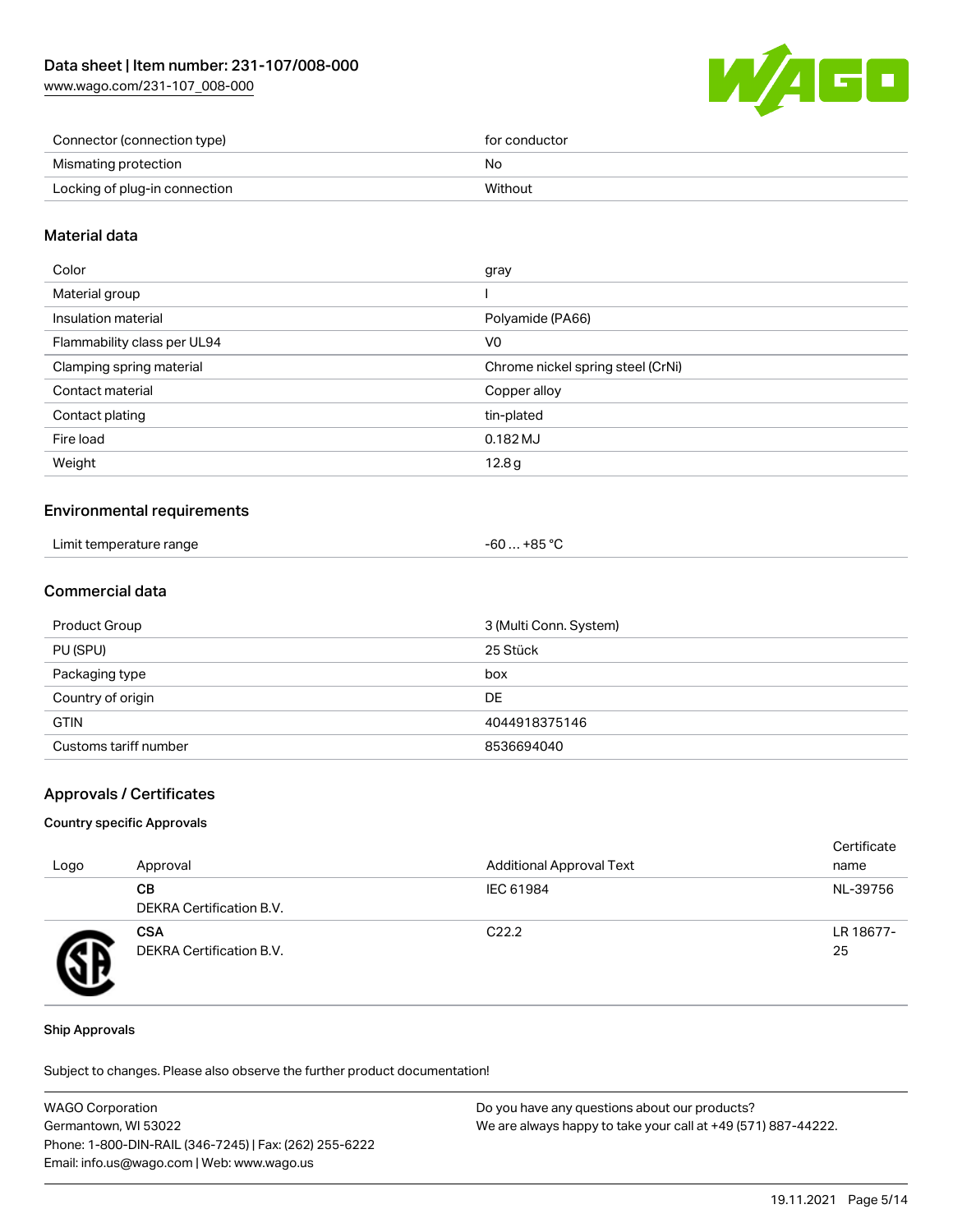# Data sheet | Item number: 231-107/008-000

[www.wago.com/231-107\\_008-000](http://www.wago.com/231-107_008-000)



| Logo                                       | Approval                                                          | <b>Additional Approval Text</b> | Certificate<br>name                |
|--------------------------------------------|-------------------------------------------------------------------|---------------------------------|------------------------------------|
| ABS                                        | <b>ABS</b><br>American Bureau of Shipping                         | $\overline{\phantom{a}}$        | $19 -$<br>HG1869876-<br><b>PDA</b> |
|                                            | BV<br>Bureau Veritas S.A.                                         | <b>IEC 60998</b>                | 11915/D0<br><b>BV</b>              |
|                                            | <b>DNV GL</b><br>Det Norske Veritas, Germanischer Lloyd           | $\overline{a}$                  | TAE000016Z                         |
| <b>UL-Approvals</b>                        |                                                                   |                                 |                                    |
| Logo                                       | Approval                                                          | <b>Additional Approval Text</b> | Certificate<br>name                |
|                                            | UL<br>Underwriters Laboratories Inc.                              | <b>UL 1059</b>                  | E45172                             |
|                                            | <b>UR</b><br>Underwriters Laboratories Inc.                       | <b>UL 1977</b>                  | E45171                             |
| Counterpart                                |                                                                   |                                 |                                    |
|                                            | Item no.231-607<br>Male connector; 7-pole; Pin spacing 5 mm; gray | www.wago.com/231-607            |                                    |
| <b>Optional accessories</b>                |                                                                   |                                 |                                    |
| Testing accessories<br>Testing accessories |                                                                   |                                 |                                    |
|                                            |                                                                   |                                 |                                    |

Item no.: 210-136 Test plug; 2 no-130<br>Test plug; 2 mm Ø; with 500 mm cable [www.wago.com/210-136](http://www.wago.com/210-136) Item no.: 231-661 Test plugs for female connectors; for 5 mm and 5.08 mm pin spacing; 2,50 mm²; light gray [www.wago.com/231-661](http://www.wago.com/231-661)

Insulations stops

Insulation stop

Subject to changes. Please also observe the further product documentation!

WAGO Corporation Germantown, WI 53022 Phone: 1-800-DIN-RAIL (346-7245) | Fax: (262) 255-6222 Email: info.us@wago.com | Web: www.wago.us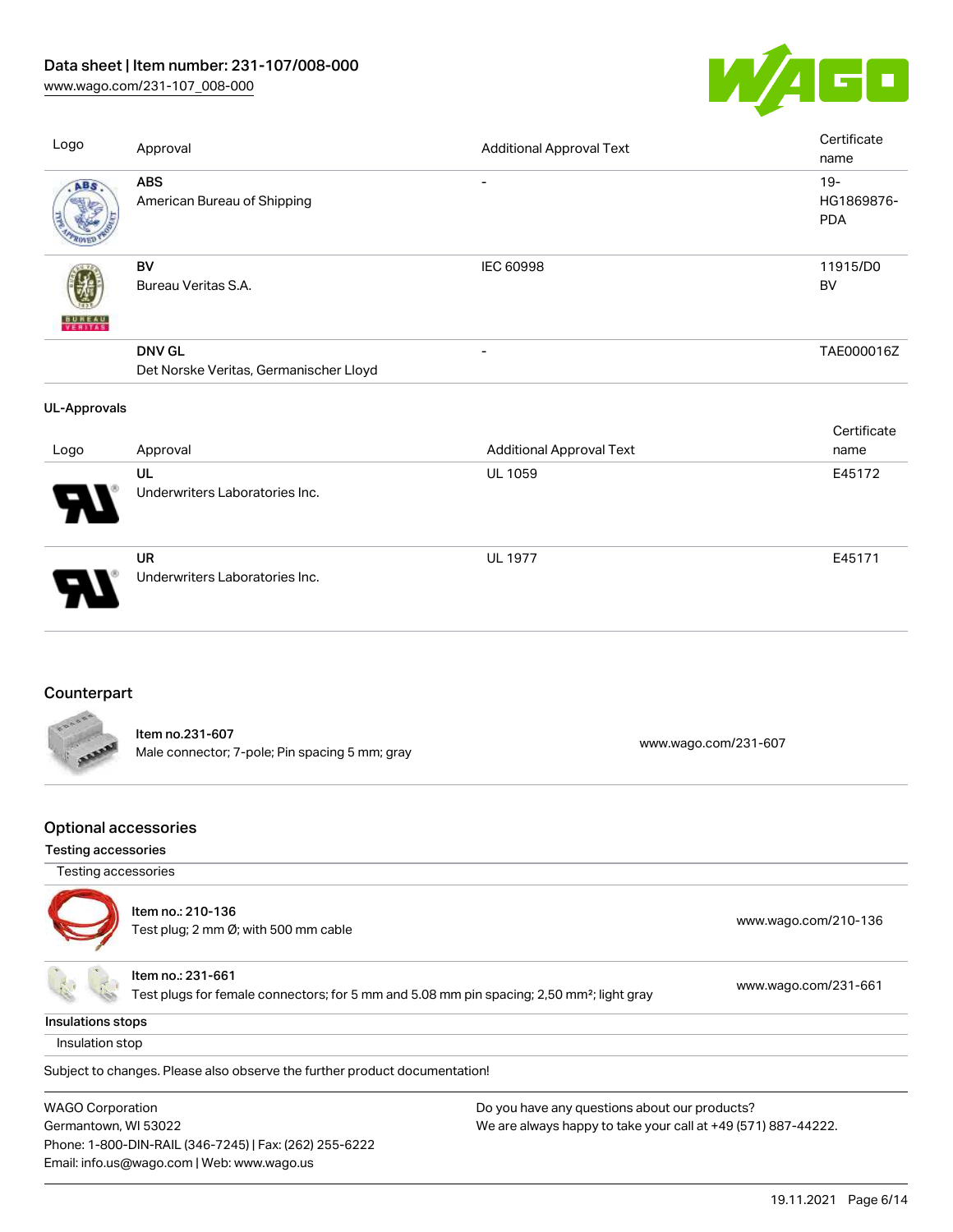

|                       | Item no.: 231-672<br>Insulation stop; 0.75 - 1 mm <sup>2</sup> ; dark gray                                      | www.wago.com/231-672 |
|-----------------------|-----------------------------------------------------------------------------------------------------------------|----------------------|
|                       | Item no.: 231-670<br>Insulation stop; 0.08-0.2 mm <sup>2</sup> / 0.2 mm <sup>2</sup> "s"; white                 | www.wago.com/231-670 |
|                       | Item no.: 231-671<br>Insulation stop; 0.25 - 0.5 mm <sup>2</sup> ; light gray                                   | www.wago.com/231-671 |
| Jumpers               |                                                                                                                 |                      |
| Jumper                |                                                                                                                 |                      |
|                       | Item no.: 231-905<br>Jumper; for conductor entry; 5-way; insulated; gray                                        | www.wago.com/231-905 |
|                       | Item no.: 231-903<br>Jumper; for conductor entry; 3-way; insulated; gray                                        | www.wago.com/231-903 |
|                       | Item no.: 231-907<br>Jumper; for conductor entry; 7-way; insulated; gray                                        | www.wago.com/231-907 |
|                       | Item no.: 231-910<br>Jumper; for conductor entry; 10-way; insulated; gray                                       | www.wago.com/231-910 |
|                       | ltem no.: 231-902<br>Jumper; for conductor entry; 2-way; insulated; gray                                        | www.wago.com/231-902 |
| <b>Strain relief</b>  |                                                                                                                 |                      |
| Strain relief housing |                                                                                                                 |                      |
|                       | Item no.: 232-607<br>Strain relief housing; gray                                                                | www.wago.com/232-607 |
| <b>Tools</b>          |                                                                                                                 |                      |
| Operating tool        |                                                                                                                 |                      |
|                       | ltem no.: 209-130<br>Operating tool; suitable for 264, 280 and 281 Series; 1-way; of insulating material; white | www.wago.com/209-130 |
|                       | Item no.: 209-132<br>Operating tool; for connecting comb-style jumper bar; 2-way; of insulating material        | www.wago.com/209-132 |
|                       | Item no.: 231-159<br>Operating tool; natural                                                                    | www.wago.com/231-159 |
|                       | Item no.: 231-231<br>Combination operating tool; red                                                            | www.wago.com/231-231 |
|                       |                                                                                                                 |                      |

Subject to changes. Please also observe the further product documentation!

| <b>WAGO Corporation</b>                                | Do you have any questions about our products?                 |
|--------------------------------------------------------|---------------------------------------------------------------|
| Germantown, WI 53022                                   | We are always happy to take your call at +49 (571) 887-44222. |
| Phone: 1-800-DIN-RAIL (346-7245)   Fax: (262) 255-6222 |                                                               |
| Email: info.us@wago.com   Web: www.wago.us             |                                                               |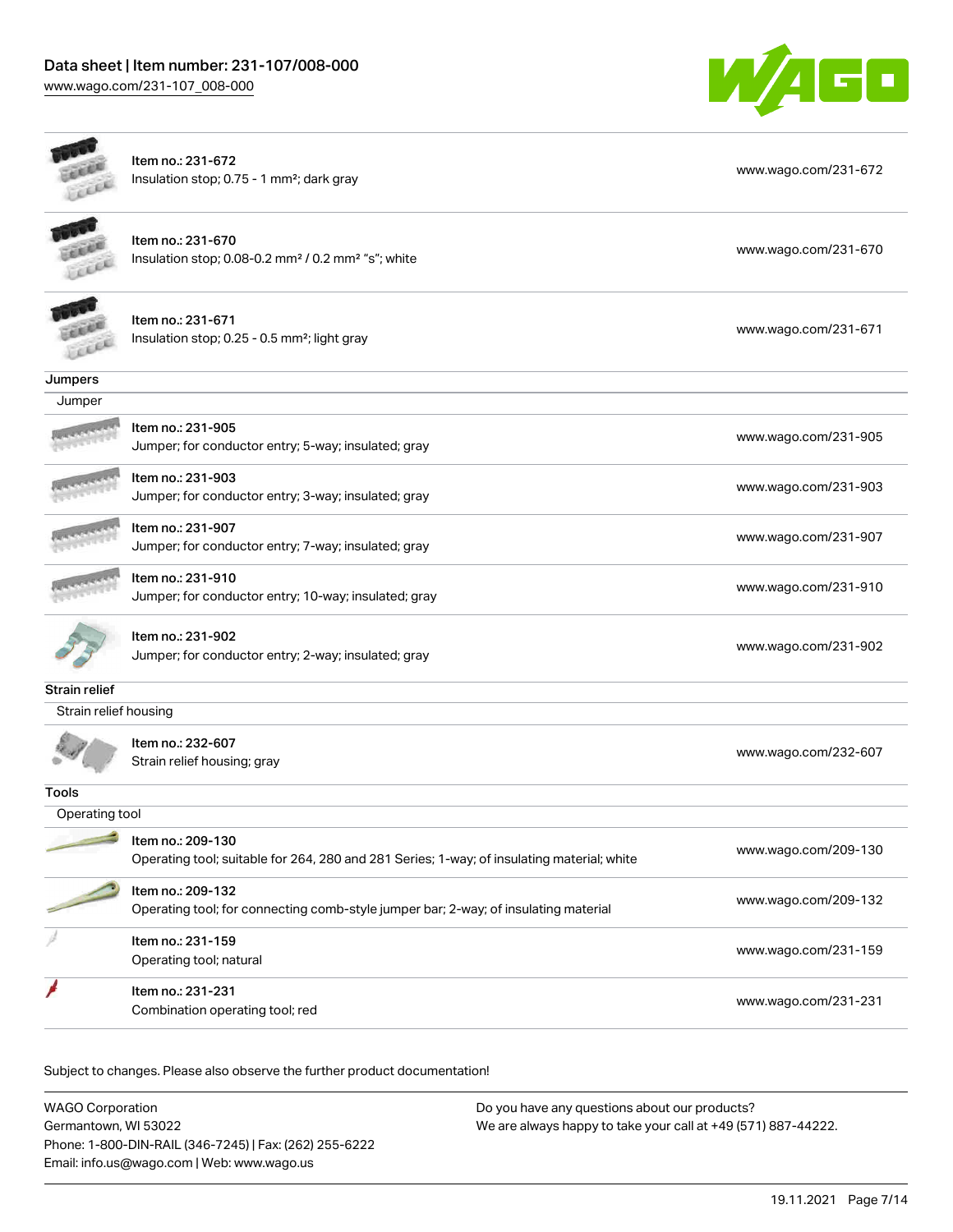

|          | Item no.: 231-131<br>Operating tool; made of insulating material; 1-way; loose; white                                   | www.wago.com/231-131 |
|----------|-------------------------------------------------------------------------------------------------------------------------|----------------------|
|          | Item no.: 231-291<br>Operating tool; made of insulating material; 1-way; loose; red                                     | www.wago.com/231-291 |
|          | Item no.: 280-432<br>Operating tool; made of insulating material; 2-way; white                                          | www.wago.com/280-432 |
|          | Item no.: 280-434<br>Operating tool; made of insulating material; 4-way                                                 | www.wago.com/280-434 |
|          | Item no.: 280-437<br>Operating tool; made of insulating material; 7-way                                                 | www.wago.com/280-437 |
|          | Item no.: 280-440<br>Operating tool; made of insulating material; 10-way                                                | www.wago.com/280-440 |
|          | Item no.: 280-435<br>Operating tool; made of insulating material; 5-way; gray                                           | www.wago.com/280-435 |
|          | Item no.: 280-436<br>Operating tool; made of insulating material; 6-way                                                 | www.wago.com/280-436 |
|          | Item no.: 280-438<br>Operating tool; made of insulating material; 8-way                                                 | www.wago.com/280-438 |
|          | Item no.: 280-433<br>Operating tool; made of insulating material; 3-way                                                 | www.wago.com/280-433 |
| Ferrules |                                                                                                                         |                      |
| Ferrule  | Item no.: 216-101<br>Ferrule; Sleeve for 0.5 mm <sup>2</sup> / AWG 22; uninsulated; electro-tin plated; silver-colored  | www.wago.com/216-101 |
|          | Item no.: 216-104<br>Ferrule; Sleeve for 1.5 mm <sup>2</sup> / AWG 16; uninsulated; electro-tin plated; silver-colored  | www.wago.com/216-104 |
| Ĭ        | Item no.: 216-106<br>Ferrule; Sleeve for 2.5 mm <sup>2</sup> / AWG 14; uninsulated; electro-tin plated; silver-colored  | www.wago.com/216-106 |
|          | Item no.: 216-102<br>Ferrule; Sleeve for 0.75 mm <sup>2</sup> / AWG 20; uninsulated; electro-tin plated; silver-colored | www.wago.com/216-102 |
|          | Item no.: 216-103<br>Ferrule; Sleeve for 1 mm <sup>2</sup> / AWG 18; uninsulated; electro-tin plated                    | www.wago.com/216-103 |
|          | Item no.: 216-123<br>Ferrule; Sleeve for 1 mm <sup>2</sup> / AWG 18; uninsulated; electro-tin plated; silver-colored    | www.wago.com/216-123 |
|          |                                                                                                                         |                      |

Subject to changes. Please also observe the further product documentation!

WAGO Corporation Germantown, WI 53022 Phone: 1-800-DIN-RAIL (346-7245) | Fax: (262) 255-6222 Email: info.us@wago.com | Web: www.wago.us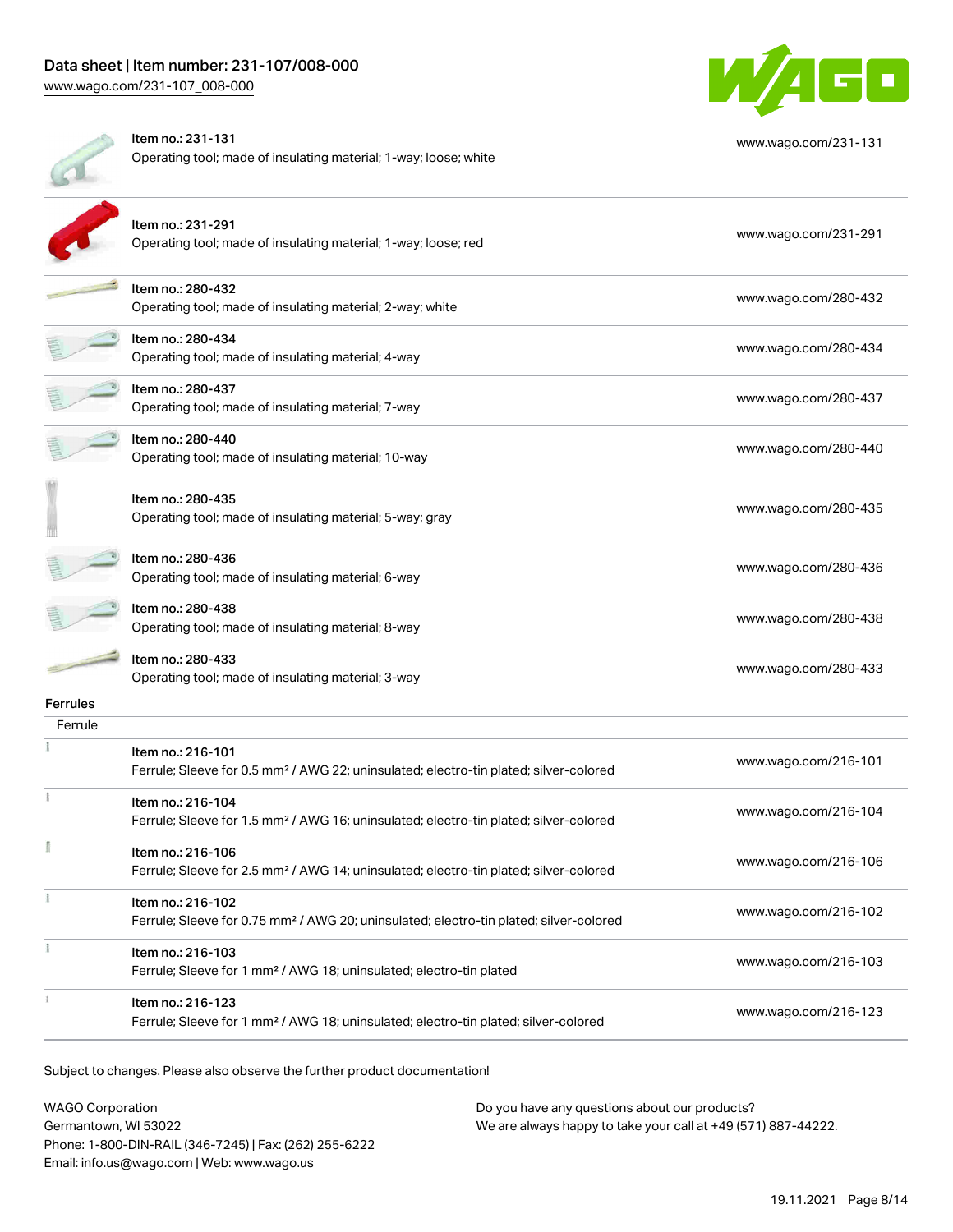# Data sheet | Item number: 231-107/008-000

Phone: 1-800-DIN-RAIL (346-7245) | Fax: (262) 255-6222

Email: info.us@wago.com | Web: www.wago.us

[www.wago.com/231-107\\_008-000](http://www.wago.com/231-107_008-000)



|                                                 | Item no.: 216-122<br>Ferrule; Sleeve for 0.75 mm <sup>2</sup> / AWG 20; uninsulated; electro-tin plated; silver-colored                                                                           |                                                                                                                | www.wago.com/216-122 |
|-------------------------------------------------|---------------------------------------------------------------------------------------------------------------------------------------------------------------------------------------------------|----------------------------------------------------------------------------------------------------------------|----------------------|
| J.                                              | Item no.: 216-124<br>Ferrule; Sleeve for 1.5 mm <sup>2</sup> / AWG 16; uninsulated; electro-tin plated                                                                                            |                                                                                                                | www.wago.com/216-124 |
|                                                 | Item no.: 216-142<br>Ferrule; Sleeve for 0.75 mm <sup>2</sup> / 18 AWG; uninsulated; electro-tin plated; electrolytic copper; gastight<br>crimped; acc. to DIN 46228, Part 1/08.92                |                                                                                                                | www.wago.com/216-142 |
|                                                 | Item no.: 216-132<br>Ferrule; Sleeve for 0.34 mm <sup>2</sup> / AWG 24; uninsulated; electro-tin plated                                                                                           |                                                                                                                | www.wago.com/216-132 |
|                                                 | Item no.: 216-121<br>Ferrule; Sleeve for 0.5 mm <sup>2</sup> / AWG 22; uninsulated; electro-tin plated; silver-colored                                                                            |                                                                                                                | www.wago.com/216-121 |
|                                                 | Item no.: 216-143<br>Ferrule; Sleeve for 1 mm <sup>2</sup> / AWG 18; uninsulated; electro-tin plated; electrolytic copper; gastight<br>crimped; acc. to DIN 46228, Part 1/08.92                   |                                                                                                                | www.wago.com/216-143 |
|                                                 | Item no.: 216-131<br>Ferrule; Sleeve for 0.25 mm <sup>2</sup> / AWG 24; uninsulated; electro-tin plated; silver-colored                                                                           |                                                                                                                | www.wago.com/216-131 |
|                                                 | Item no.: 216-141<br>Ferrule; Sleeve for 0.5 mm <sup>2</sup> / 20 AWG; uninsulated; electro-tin plated; electrolytic copper; gastight<br>crimped; acc. to DIN 46228, Part 1/08.92                 |                                                                                                                | www.wago.com/216-141 |
| x                                               | Item no.: 216-152<br>Ferrule; Sleeve for 0.34 mm <sup>2</sup> / AWG 24; uninsulated; electro-tin plated                                                                                           |                                                                                                                | www.wago.com/216-152 |
|                                                 | Item no.: 216-203<br>Ferrule; Sleeve for 1 mm <sup>2</sup> / AWG 18; insulated; electro-tin plated; red                                                                                           |                                                                                                                | www.wago.com/216-203 |
|                                                 | Item no.: 216-202<br>Ferrule; Sleeve for 0.75 mm <sup>2</sup> / 18 AWG; insulated; electro-tin plated; gray                                                                                       |                                                                                                                | www.wago.com/216-202 |
|                                                 | Item no.: 216-151<br>Ferrule; Sleeve for 0.25 mm <sup>2</sup> / AWG 24; uninsulated; electro-tin plated                                                                                           |                                                                                                                | www.wago.com/216-151 |
| 1                                               | Item no.: 216-204<br>Ferrule; Sleeve for 1.5 mm <sup>2</sup> / AWG 16; insulated; electro-tin plated; black                                                                                       |                                                                                                                | www.wago.com/216-204 |
|                                                 | Item no.: 216-144<br>Ferrule; Sleeve for 1.5 mm <sup>2</sup> / AWG 16; uninsulated; electro-tin plated; electrolytic copper; gastight<br>crimped; acc. to DIN 46228, Part 1/08.92; silver-colored |                                                                                                                | www.wago.com/216-144 |
|                                                 | Item no.: 216-201<br>Ferrule; Sleeve for 0.5 mm <sup>2</sup> / 20 AWG; insulated; electro-tin plated; white                                                                                       |                                                                                                                | www.wago.com/216-201 |
|                                                 | Item no.: 216-223<br>Ferrule; Sleeve for 1 mm <sup>2</sup> / AWG 18; insulated; electro-tin plated; red                                                                                           |                                                                                                                | www.wago.com/216-223 |
|                                                 | Item no.: 216-241<br>Ferrule; Sleeve for 0.5 mm <sup>2</sup> / 20 AWG; insulated; electro-tin plated; electrolytic copper; gastight<br>crimped; acc. to DIN 46228, Part 4/09.90; white            |                                                                                                                | www.wago.com/216-241 |
|                                                 | Item no.: 216-242<br>Ferrule; Sleeve for 0.75 mm <sup>2</sup> / 18 AWG; insulated; electro-tin plated; electrolytic copper; gastight                                                              |                                                                                                                | www.wago.com/216-242 |
|                                                 | Subject to changes. Please also observe the further product documentation!                                                                                                                        |                                                                                                                |                      |
| <b>WAGO Corporation</b><br>Germantown, WI 53022 |                                                                                                                                                                                                   | Do you have any questions about our products?<br>We are always happy to take your call at +49 (571) 887-44222. |                      |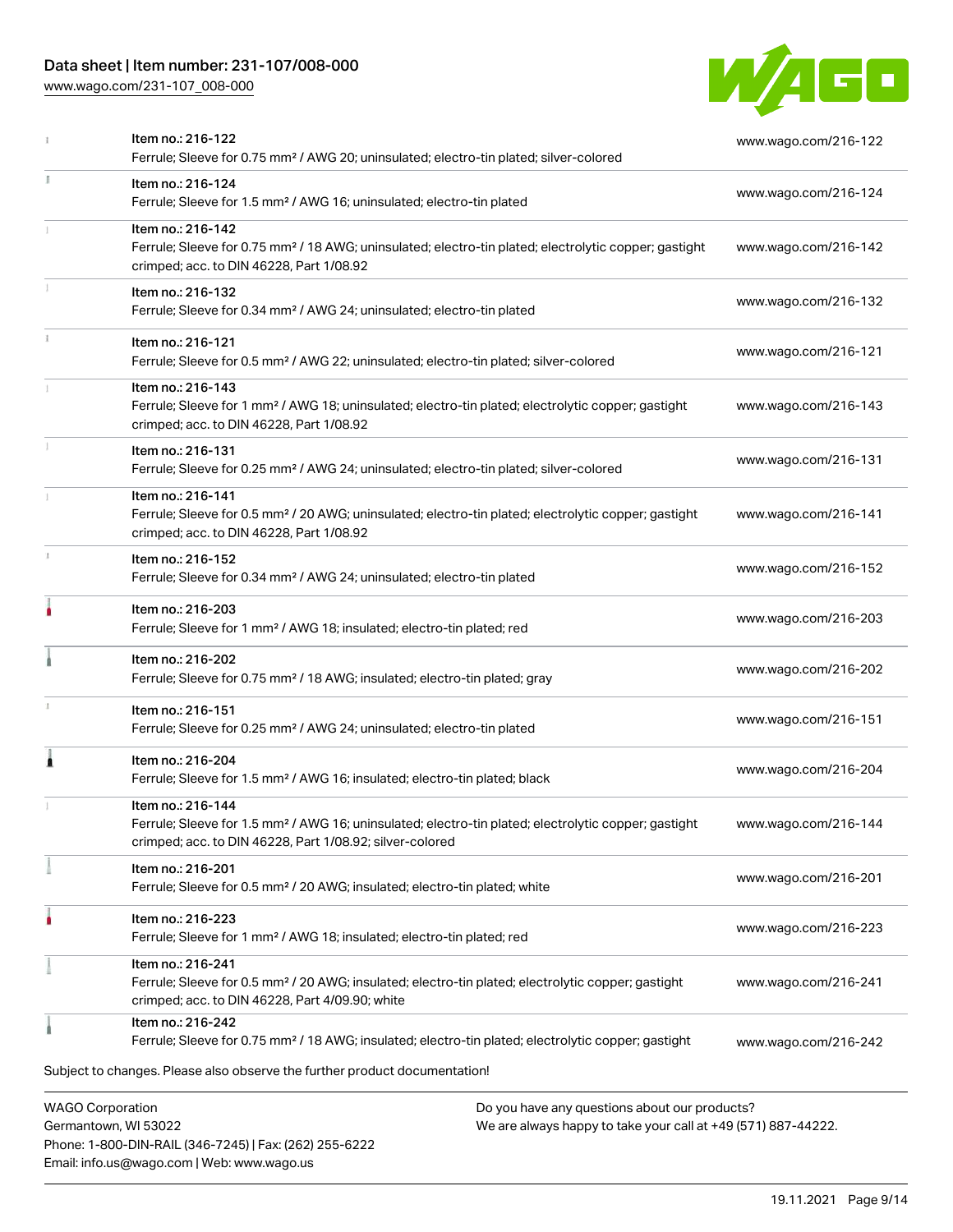[www.wago.com/231-107\\_008-000](http://www.wago.com/231-107_008-000)



crimped; acc. to DIN 46228, Part 4/09.90; gray

|                     | Item no.: 216-222<br>Ferrule; Sleeve for 0.75 mm <sup>2</sup> / 18 AWG; insulated; electro-tin plated; gray                                                                                             | www.wago.com/216-222             |
|---------------------|---------------------------------------------------------------------------------------------------------------------------------------------------------------------------------------------------------|----------------------------------|
|                     | Item no.: 216-221<br>Ferrule; Sleeve for 0.5 mm <sup>2</sup> / 20 AWG; insulated; electro-tin plated; white                                                                                             | www.wago.com/216-221             |
|                     | Item no.: 216-224<br>Ferrule; Sleeve for 1.5 mm <sup>2</sup> / AWG 16; insulated; electro-tin plated; black                                                                                             | www.wago.com/216-224             |
|                     | Item no.: 216-243<br>Ferrule; Sleeve for 1 mm <sup>2</sup> / AWG 18; insulated; electro-tin plated; electrolytic copper; gastight crimped; www.wago.com/216-243<br>acc. to DIN 46228, Part 4/09.90; red |                                  |
|                     | Item no.: 216-244<br>Ferrule; Sleeve for 1.5 mm <sup>2</sup> / AWG 16; insulated; electro-tin plated; electrolytic copper; gastight<br>crimped; acc. to DIN 46228, Part 4/09.90; black                  | www.wago.com/216-244             |
|                     | Item no.: 216-263<br>Ferrule; Sleeve for 1 mm <sup>2</sup> / AWG 18; insulated; electro-tin plated; electrolytic copper; gastight crimped; www.wago.com/216-263<br>acc. to DIN 46228, Part 4/09.90; red |                                  |
|                     | Item no.: 216-264<br>Ferrule; Sleeve for 1.5 mm <sup>2</sup> / AWG 16; insulated; electro-tin plated; electrolytic copper; gastight<br>crimped; acc. to DIN 46228, Part 4/09.90; black                  | www.wago.com/216-264             |
|                     | Item no.: 216-284<br>Ferrule; Sleeve for 1.5 mm <sup>2</sup> / AWG 16; insulated; electro-tin plated; electrolytic copper; gastight<br>crimped; acc. to DIN 46228, Part 4/09.90; black                  | www.wago.com/216-284             |
|                     | Item no.: 216-262<br>Ferrule; Sleeve for 0.75 mm <sup>2</sup> / 18 AWG; insulated; electro-tin plated; electrolytic copper; gastight<br>crimped; acc. to DIN 46228, Part 4/09.90; gray                  | www.wago.com/216-262             |
|                     | Item no.: 216-301<br>Ferrule; Sleeve for 0.25 mm <sup>2</sup> / AWG 24; insulated; electro-tin plated; yellow                                                                                           | www.wago.com/216-301             |
|                     | Item no.: 216-321<br>Ferrule; Sleeve for 0.25 mm <sup>2</sup> / AWG 24; insulated; electro-tin plated; yellow                                                                                           | www.wago.com/216-321             |
|                     | Item no.: 216-322<br>Ferrule; Sleeve for 0.34 mm <sup>2</sup> / 22 AWG; insulated; electro-tin plated; green                                                                                            | www.wago.com/216-322             |
|                     | Item no.: 216-302<br>Ferrule; Sleeve for 0.34 mm <sup>2</sup> / 22 AWG; insulated; electro-tin plated; green                                                                                            | www.wago.com/216-302             |
| Marking accessories |                                                                                                                                                                                                         |                                  |
| Marking strip       |                                                                                                                                                                                                         |                                  |
|                     | Item no.: 210-331/500-103<br>Marking strips; as a DIN A4 sheet; MARKED; 1-12 (300x); Height of marker strip: 2.3 mm/0.091 in; Strip<br>length 182 mm; Horizontal marking; Self-adhesive; white          | www.wago.com/210-331<br>/500-103 |
|                     | Item no.: 210-331/500-104<br>Marking strips; as a DIN A4 sheet; MARKED; 13-24 (300x); Height of marker strip: 2.3 mm/0.091 in; Strip<br>length 182 mm; Horizontal marking; Self-adhesive; white         | www.wago.com/210-331<br>/500-104 |

Subject to changes. Please also observe the further product documentation!

WAGO Corporation Germantown, WI 53022 Phone: 1-800-DIN-RAIL (346-7245) | Fax: (262) 255-6222 Email: info.us@wago.com | Web: www.wago.us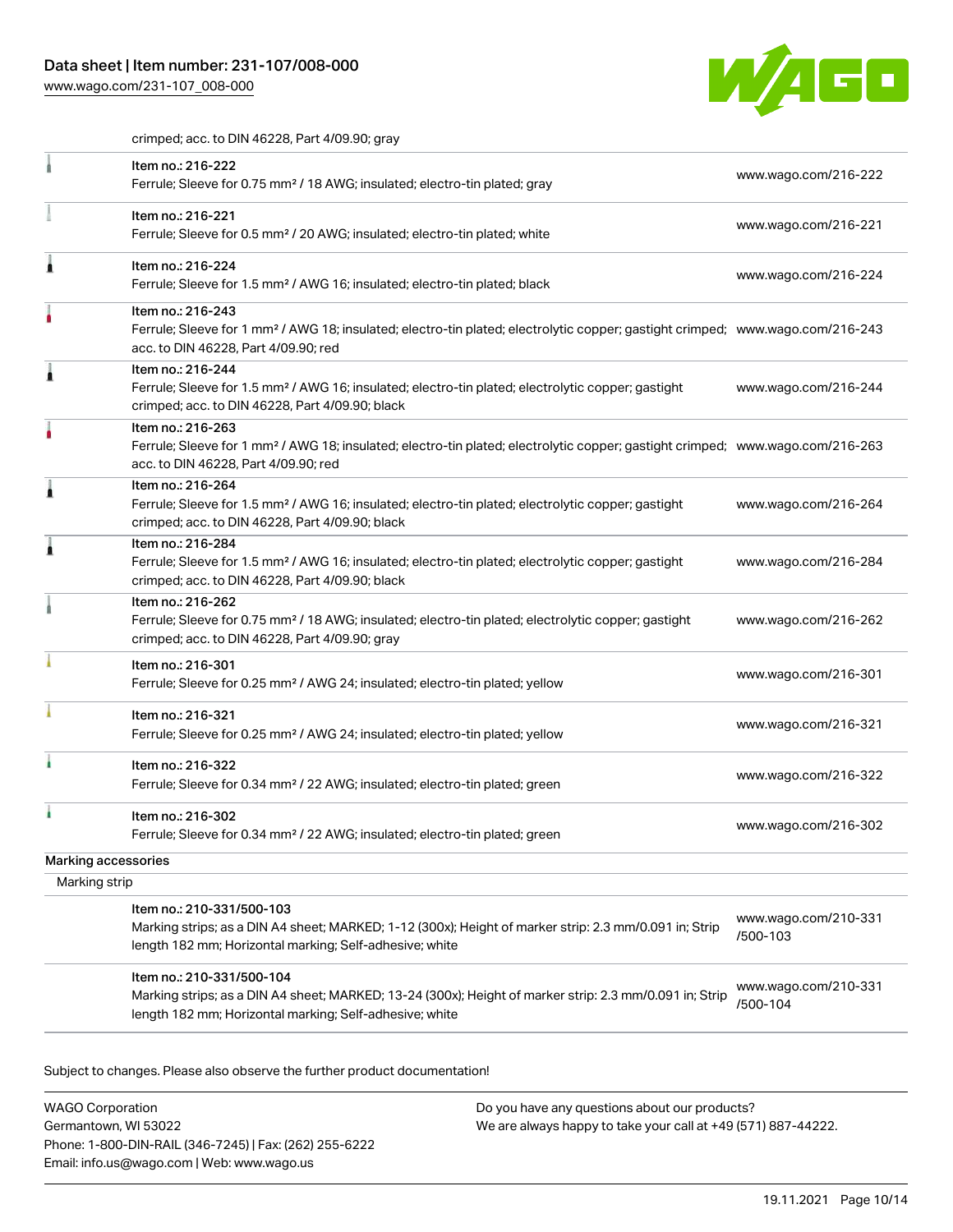Phone: 1-800-DIN-RAIL (346-7245) | Fax: (262) 255-6222

Email: info.us@wago.com | Web: www.wago.us



|                                                                           | Item no.: 210-332/500-202<br>Marking strips; as a DIN A4 sheet; MARKED; 1-16 (160x); Height of marker strip: 3 mm; Strip length 182 /500-202<br>mm; Horizontal marking; Self-adhesive; white |                                                                                                                |               | www.wago.com/210-332 |
|---------------------------------------------------------------------------|----------------------------------------------------------------------------------------------------------------------------------------------------------------------------------------------|----------------------------------------------------------------------------------------------------------------|---------------|----------------------|
|                                                                           | Item no.: 210-332/500-206<br>Marking strips; as a DIN A4 sheet; MARKED; 33-48 (160x); Height of marker strip: 3 mm; Strip length<br>182 mm; Horizontal marking; Self-adhesive; white         |                                                                                                                | /500-206      | www.wago.com/210-332 |
|                                                                           | Item no.: 210-332/500-205<br>Marking strips; as a DIN A4 sheet; MARKED; 1-32 (80x); Height of marker strip: 3 mm; Strip length 182<br>mm; Horizontal marking; Self-adhesive; white           |                                                                                                                | /500-205      | www.wago.com/210-332 |
|                                                                           | Item no.: 210-332/500-204<br>Marking strips; as a DIN A4 sheet; MARKED; 17-32 (160x); Height of marker strip: 3 mm; Strip length<br>182 mm; Horizontal marking; Self-adhesive; white         |                                                                                                                | /500-204      | www.wago.com/210-332 |
| Cover                                                                     |                                                                                                                                                                                              |                                                                                                                |               |                      |
| Cover                                                                     |                                                                                                                                                                                              |                                                                                                                |               |                      |
|                                                                           | Item no.: 231-668<br>Lockout caps; for covering unused clamping units; gray                                                                                                                  |                                                                                                                |               | www.wago.com/231-668 |
| Mounting                                                                  |                                                                                                                                                                                              |                                                                                                                |               |                      |
| Mounting accessories                                                      |                                                                                                                                                                                              |                                                                                                                |               |                      |
|                                                                           | Item no.: 209-137<br>Mounting adapter; can be used as end stop; 6.5 mm wide; gray                                                                                                            |                                                                                                                |               | www.wago.com/209-137 |
| Mounting adapter                                                          |                                                                                                                                                                                              |                                                                                                                |               |                      |
| Mounting accessories                                                      |                                                                                                                                                                                              |                                                                                                                |               |                      |
|                                                                           | Item no.: 209-148<br>Multi mounting adapter; for DIN-35 rail; 25 mm wide; gray                                                                                                               |                                                                                                                |               | www.wago.com/209-148 |
| <b>Downloads</b><br><b>Documentation</b><br><b>Additional Information</b> |                                                                                                                                                                                              |                                                                                                                |               |                      |
| Technical explanations                                                    |                                                                                                                                                                                              | 2019 Apr 3                                                                                                     | pdf<br>2.0 MB | Download             |
| <b>CAD</b> files                                                          |                                                                                                                                                                                              |                                                                                                                |               |                      |
| CAD data                                                                  |                                                                                                                                                                                              |                                                                                                                |               |                      |
|                                                                           | 2D/3D Models 231-107/008-000                                                                                                                                                                 |                                                                                                                | <b>URL</b>    | Download             |
| <b>CAE</b> data                                                           |                                                                                                                                                                                              |                                                                                                                |               |                      |
|                                                                           | EPLAN Data Portal 231-107/008-000                                                                                                                                                            |                                                                                                                | <b>URL</b>    | Download             |
|                                                                           | Subject to changes. Please also observe the further product documentation!                                                                                                                   |                                                                                                                |               |                      |
| <b>WAGO Corporation</b><br>Germantown, WI 53022                           |                                                                                                                                                                                              | Do you have any questions about our products?<br>We are always happy to take your call at +49 (571) 887-44222. |               |                      |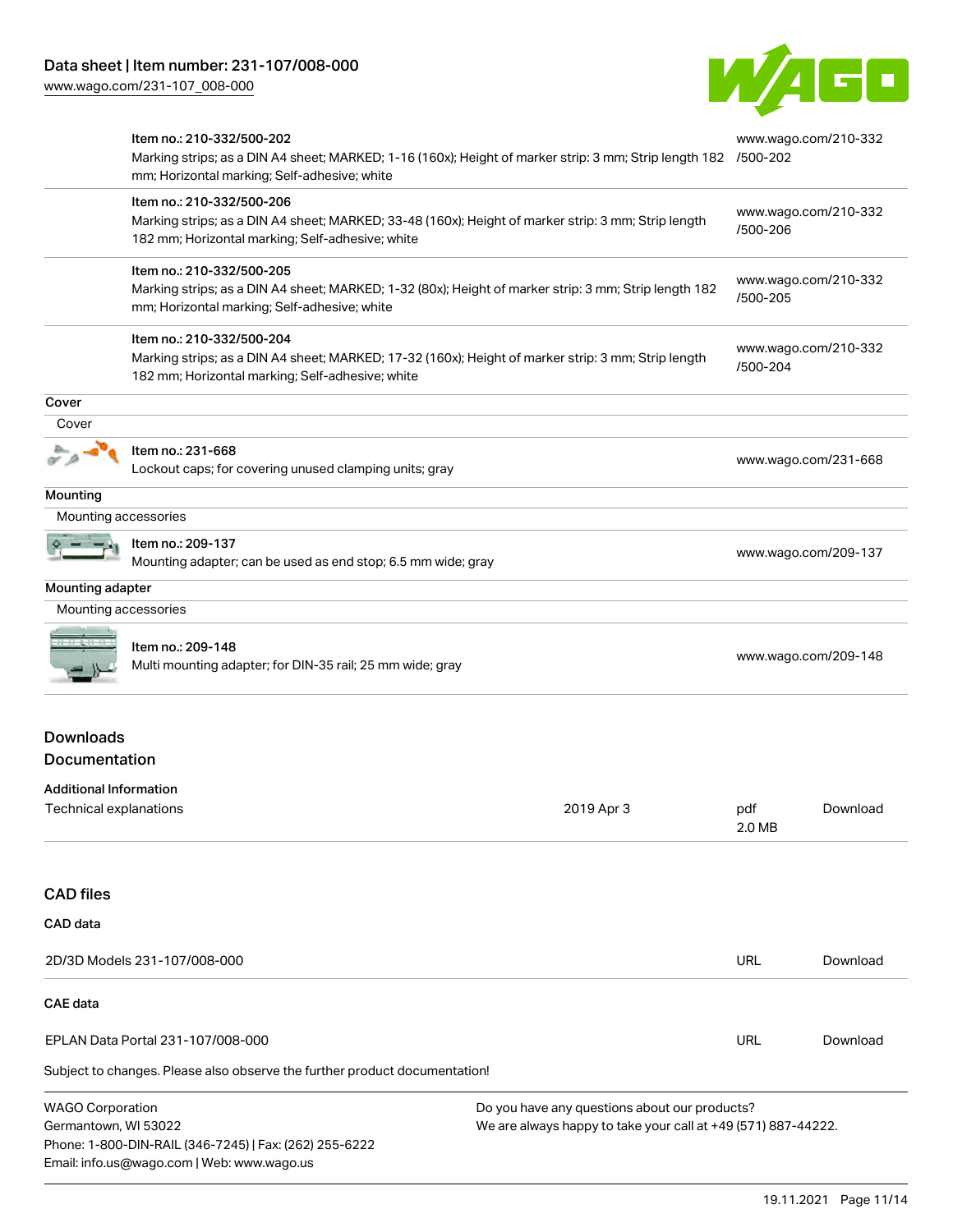

| ZUKEN Portal 231-107/008-000                                                                                                                                  | URL | Download |
|---------------------------------------------------------------------------------------------------------------------------------------------------------------|-----|----------|
| EPLAN Data Portal 231-107/008-000                                                                                                                             | URL | Download |
|                                                                                                                                                               |     |          |
| <b>Environmental Product Compliance</b>                                                                                                                       |     |          |
| <b>Compliance Search</b>                                                                                                                                      |     |          |
| Environmental Product Compliance 231-107/008-000                                                                                                              | URL | Download |
| 1-conductor female connector; CAGE CLAMP <sup>®</sup> ; 2.5 mm <sup>2</sup> ; Pin spacing 5 mm; 7-pole;<br>Snap-in mounting feet; 2,50 mm <sup>2</sup> ; gray |     |          |

#### Installation Notes



Inserting a conductor via 3.5 mm screwdriver – CAGE CLAMP® actuation parallel to conductor entry.



Inserting a conductor via 3.5 mm screwdriver – CAGE CLAMP® actuation perpendicular to conductor entry.



Inserting a conductor into CAGE CLAMP® unit via operating lever (231-291).



Inserting a conductor via operating tool.

Subject to changes. Please also observe the further product documentation!

WAGO Corporation Germantown, WI 53022 Phone: 1-800-DIN-RAIL (346-7245) | Fax: (262) 255-6222 Email: info.us@wago.com | Web: www.wago.us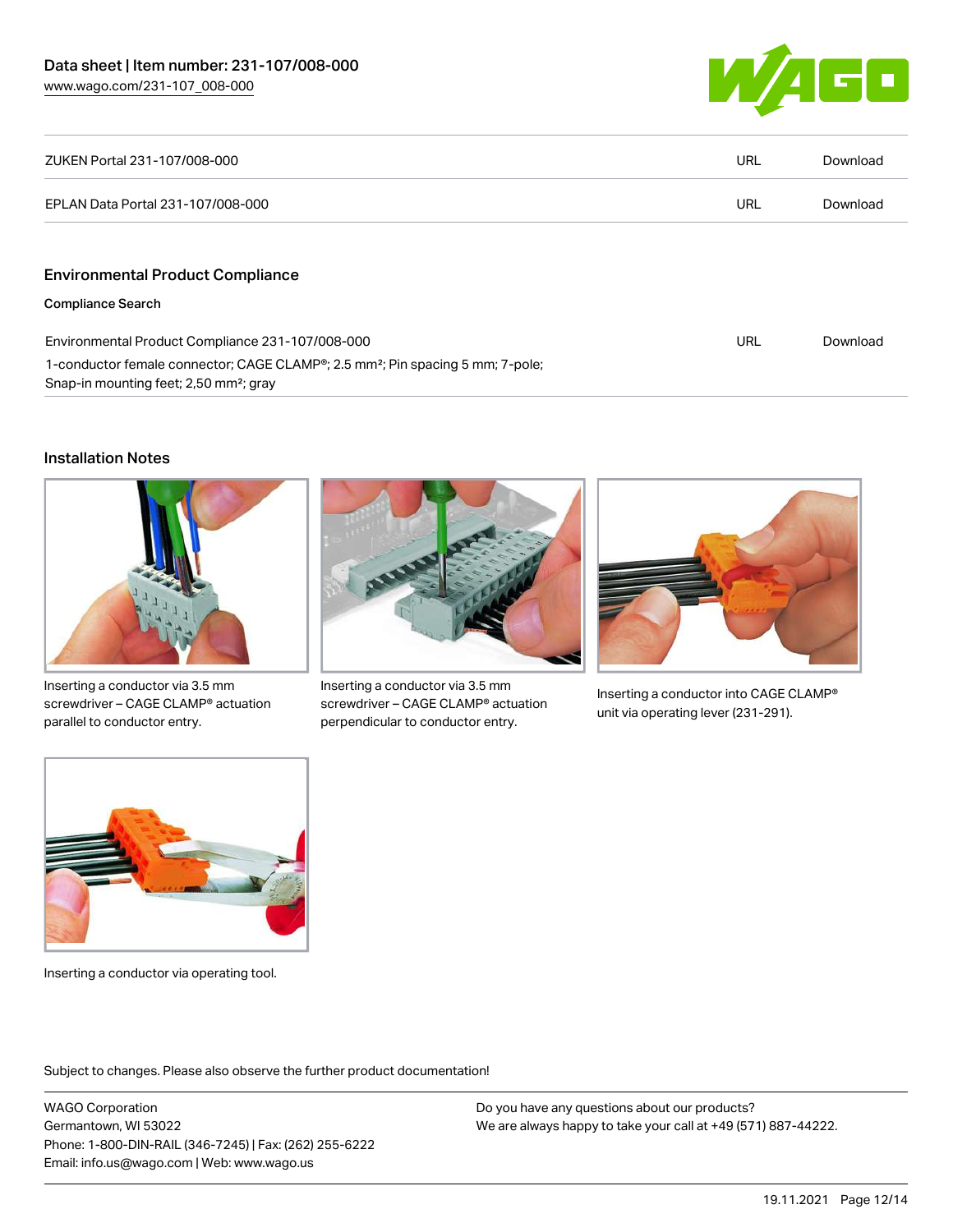



Coding a female connector by removing coding finger(s).



Testing – female connector with CAGE CLAMP®

Integrated test ports for testing perpendicular to conductor entry via 2 or 2.3 mm Ø test plug

#### Installation



Male connector with strain relief plate



Strain relief housing shown with a male connector equipped with CAGE CLAMP®

Subject to changes. Please also observe the further product documentation!

WAGO Corporation Germantown, WI 53022 Phone: 1-800-DIN-RAIL (346-7245) | Fax: (262) 255-6222 Email: info.us@wago.com | Web: www.wago.us